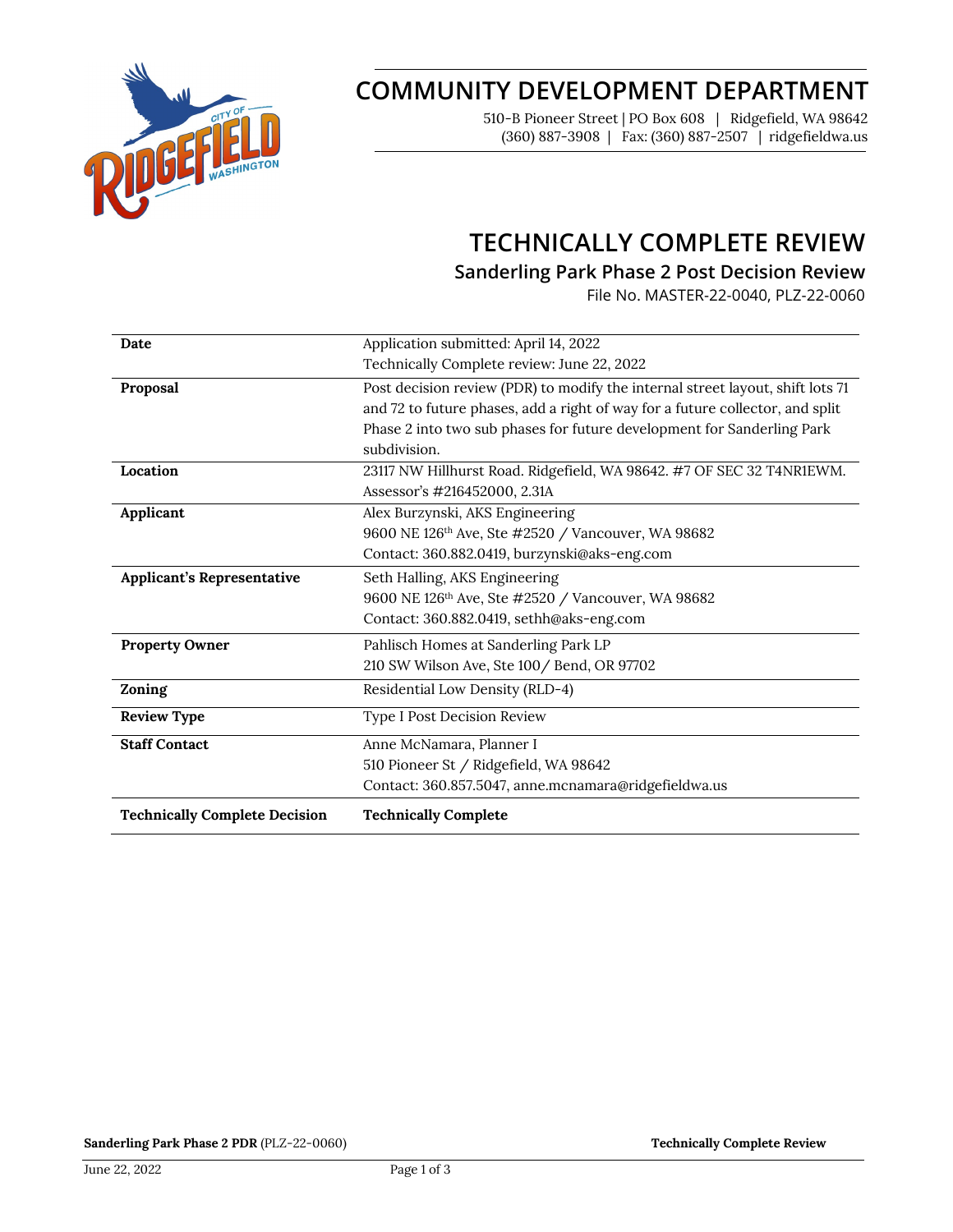# **I. TECHNICALLY COMPLETE INVENTORY**

## A. RDC 18.310.050 - Review for technically complete status

*An application is technically complete if it meets the specific application requirements of applicable land use reviews and includes the following:*

*1. A completed, clearly legible, original application form signed by the owner(s) of the property subject to the application or by a representative authorized to do so by written instrument executed by the owner(s) and filed with the application;* 

This requirement is complete.

*2. A legal description supplied by the Clark County survey records division, a title company, surveyor licensed in the State of Washington, or other party approved by the review authority, and current Clark County assessor map(s) showing the property(ies) subject to the application;*

This requirement is complete.

*3. For a Type II - IV process, current Clark County assessor map showing the properties within a 300-foot radius of the subject site as required in Sections 18.310.070 (Type II) and a typed list and set of self-adhesive labels of the names and addresses of owners of all properties within that radius, certified as accurate and complete by the Clark County assessor, a title company, licensed surveyor, or other party approved by the city clerktreasurer;*

This requirement does not apply.

*4. A copy of the pre-application review prepared by the planning director and any required materials resulting from that review;*

This requirement does not apply.

*5. SEPA checklist;*

SEPA review has been completed for this site. The proposed PDR does not require additional SEPA review.

- *6. GIS compatible, or similar format, information including base maps, tax assessor maps, site plan, elevations, and other information requested by the planning director in the pre-application staff review; and* This requirement is complete.
- *7. Payment of all fees required under Chapter 18.060 et seq.*

This requirement is complete.

#### **Findings**

Staff finds that the requirements in RDC 18.310.050 are complete.

### B. Narrative

The applicant submitted a narrative on April 14, 2022.

#### **Findings**

Staff finds that the narrative is technically complete.

### C. Plans

The applicant submitted plans on April 14, 2022.